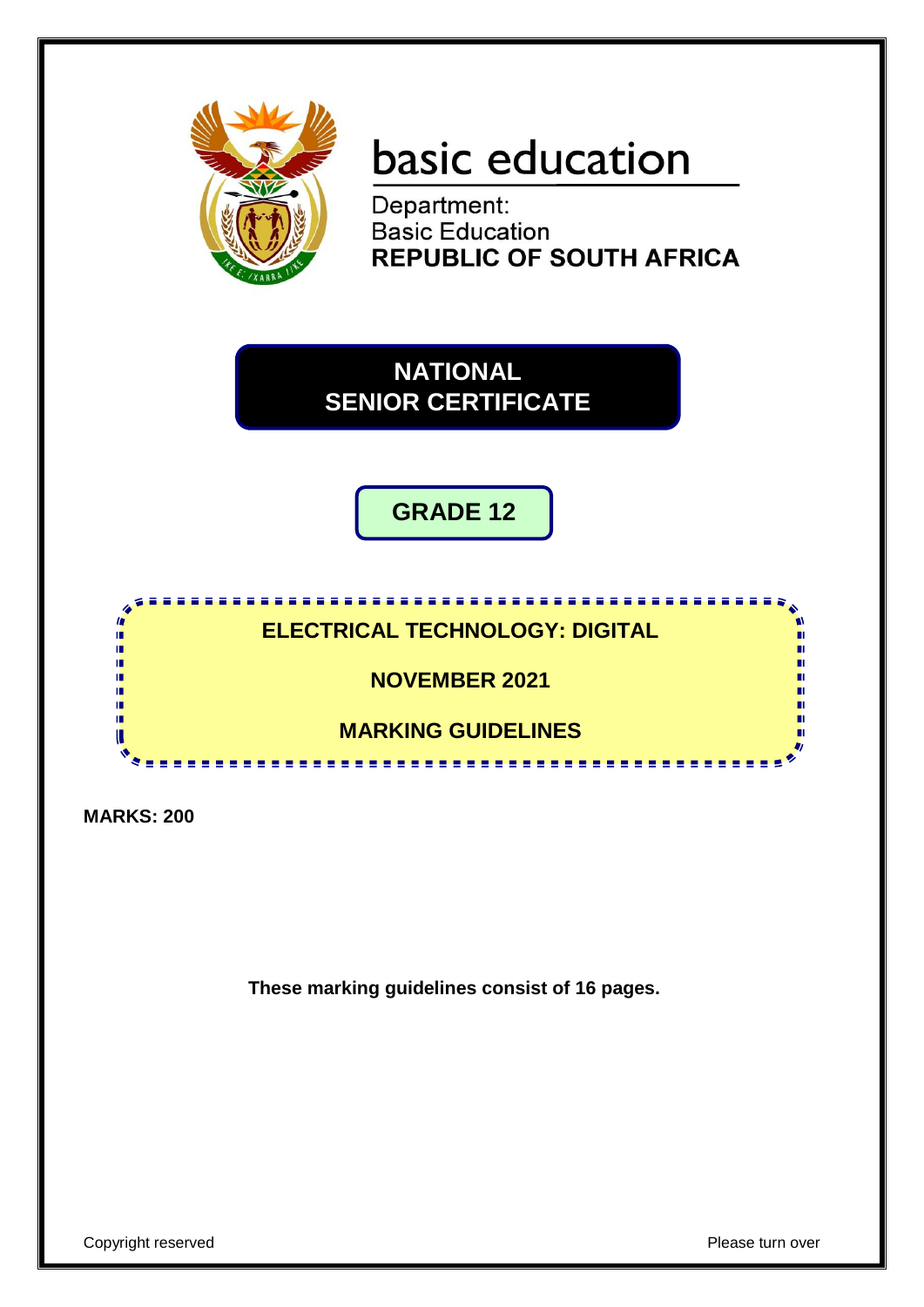### **INSTRUCTIONS TO THE MARKERS**

- 1. All questions with multiple answers imply that any relevant, acceptable answer should be considered.
- 2. Calculations:
	- 2.1 All calculations must show the formulae.
	- 2.2 Substitution of values must be done correctly.
	- 2.3 All answers MUST contain the correct unit to be considered.
	- 2.4 Alternative methods must be considered, provided that the correct answer is obtained.
	- 2.5 Where an incorrect answer could be carried over to the next step, the first answer will be deemed incorrect. However, should the incorrect answer be carried over correctly, the marker has to recalculate the values, using the incorrect answer from the first calculation. If correctly used, the candidate should receive the full marks for subsequent calculations.
- 3. These marking guidelines are only a guide with model answers. Alternative interpretations must be considered and marked on merit. However, this principle should be applied consistently throughout the marking session at ALL marking centres.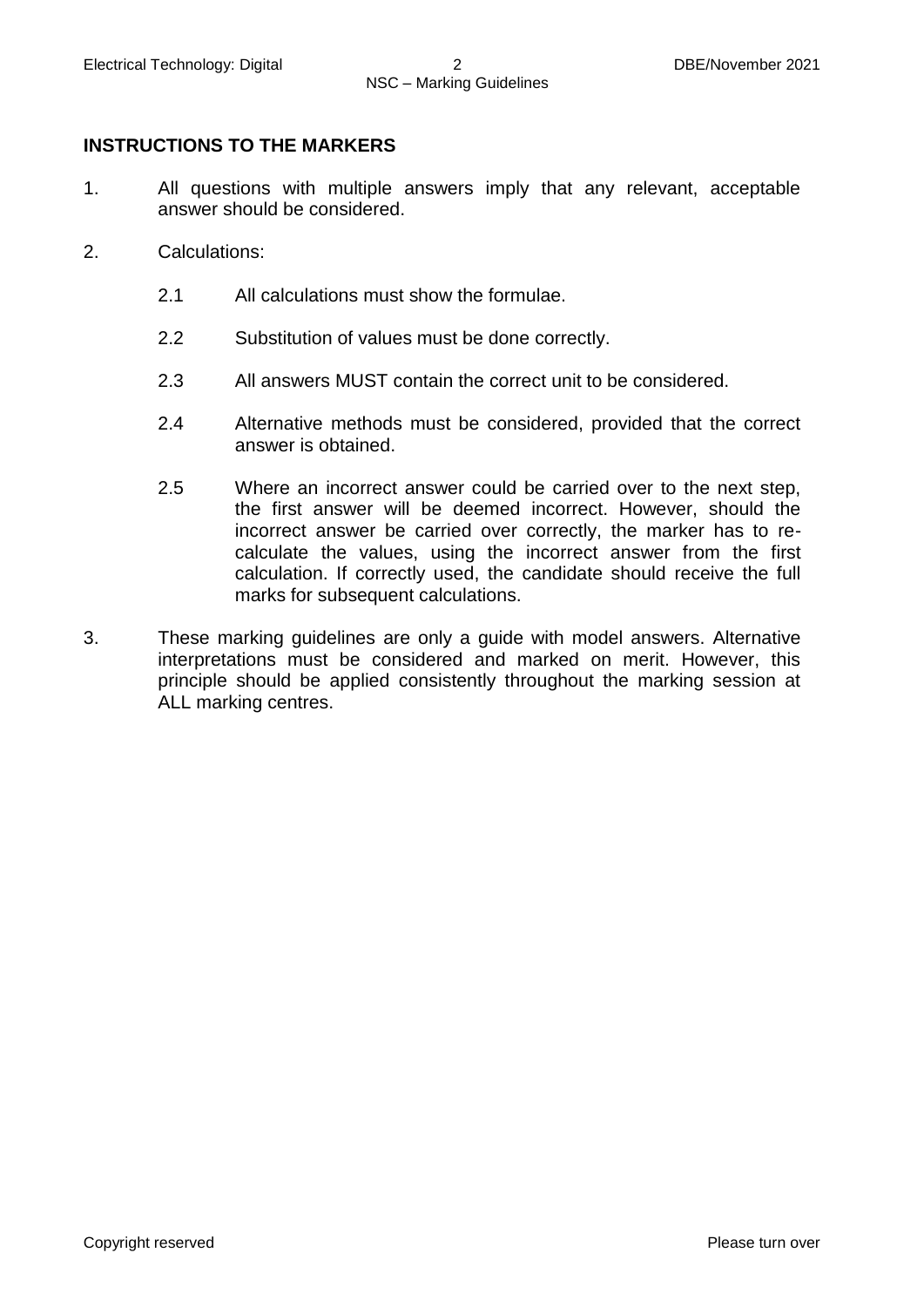### **QUESTION 1: MULTIPLE-CHOICE QUESTIONS**

| $1.1$               | $C \checkmark$                                      | (1)           |
|---------------------|-----------------------------------------------------|---------------|
| $1.2$               | $B \checkmark$                                      | (1)           |
| $1.3$               | $C \checkmark$                                      | (1)           |
| $1.4$               | $B \checkmark$ (A will also be accepted as correct) | (1)           |
| $1.5$               | $C \vee$                                            | (1)           |
| 1.6                 | $C \checkmark$                                      | (1)           |
| $1.7$               | $D \checkmark$                                      | (1)           |
| $1.8$               | $A \checkmark$                                      | (1)           |
| 1.9                 | $C \checkmark$                                      | (1)           |
| 1.10 $A \checkmark$ |                                                     | (1)           |
| 1.11                | $D \vee$                                            | (1)           |
| 1.12 $A \checkmark$ |                                                     | (1)           |
| 1.13 $C \checkmark$ |                                                     | (1)           |
| 1.14 $B \checkmark$ |                                                     | (1)           |
| 1.15                | $D \checkmark$                                      | (1)<br>$[15]$ |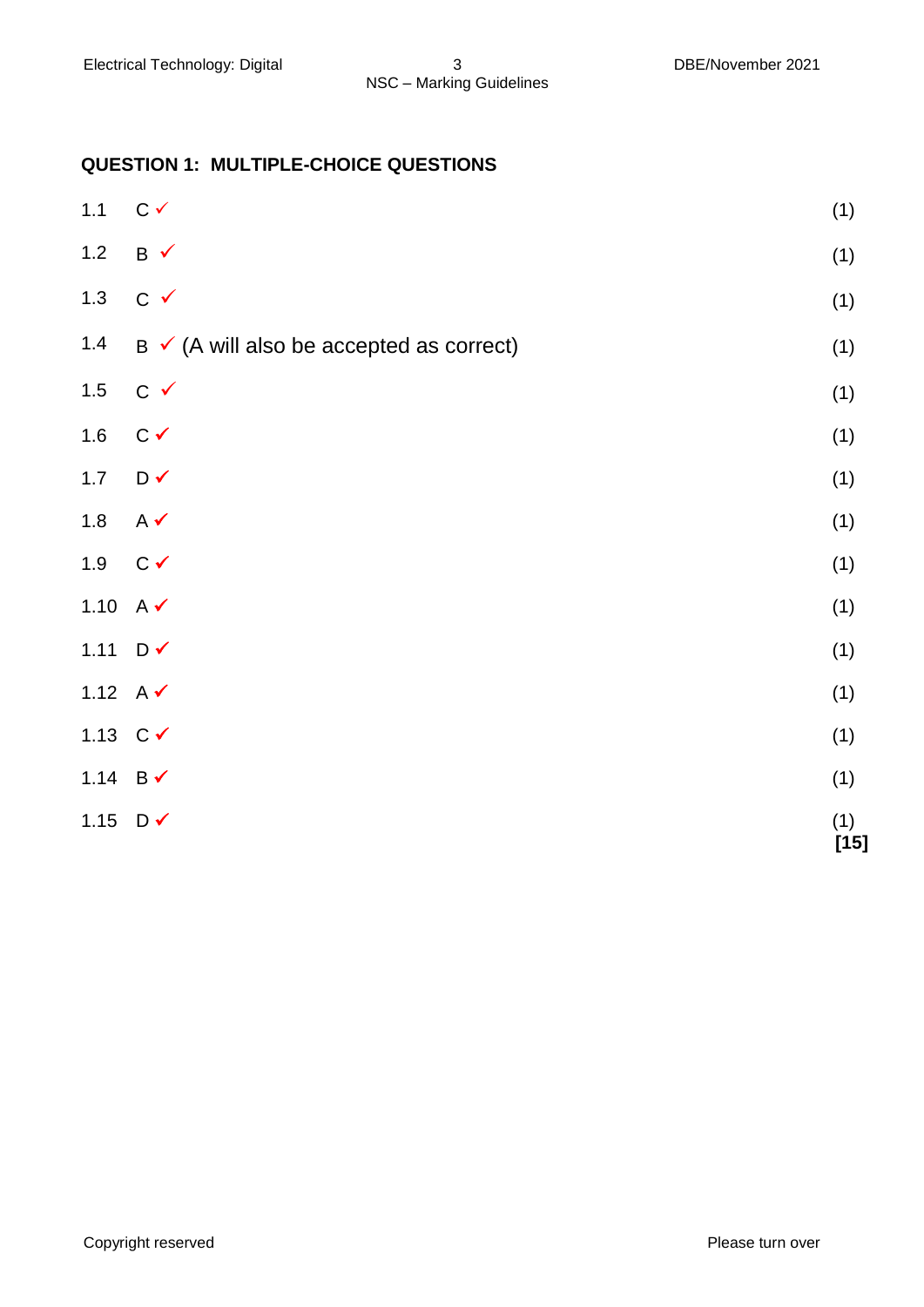### **QUESTION 2: OCCUPATIONAL HEALTH AND SAFETY**

- 2.1  $\bullet$  To identify and communicate potential hazards  $\checkmark$ 
	- $\bullet$  To identify potential major incidents  $\checkmark$  at the workplace to the employer.

### **OR**

- To review the effectiveness of health and safety measures.
- To investigate complaints by employees relating to health and safety at work. (2)
- 2.2 Your right to earn a living wage.  $\checkmark$ 
	- Your right to work for reasonable hours.  $\checkmark$
	- Your right to belong to a trade union. (2)
- 2.3 An unsafe act is an action committed by a person which may lead to an accident or unsafe condition and/or loss. An unsafe condition is a work related environmental condition which may lead to or contribute to an accident and/or loss.  $\checkmark$  (2)
- 2.4 High impact, low probability.  $\checkmark$ 
	- High impact, high probability.
	- Low impact, low probability.
	- Low impact, high probability.
	- Qualitative risk analysis.
	- Quantitative risk analysis. (1)
- 2.5 'Danger' means anything that may cause injury to a person  $\checkmark$  or damage to property.  $\checkmark$  (2)
- 2.6  $\bullet$  Use an apron  $\checkmark$  to protect your clothes from staining.
	- Use protective glasses to protect your eyes.
	- Use latex gloves to prevent skin irritation.
	- Use a mask to reduce the risk of breathing fumes. (1)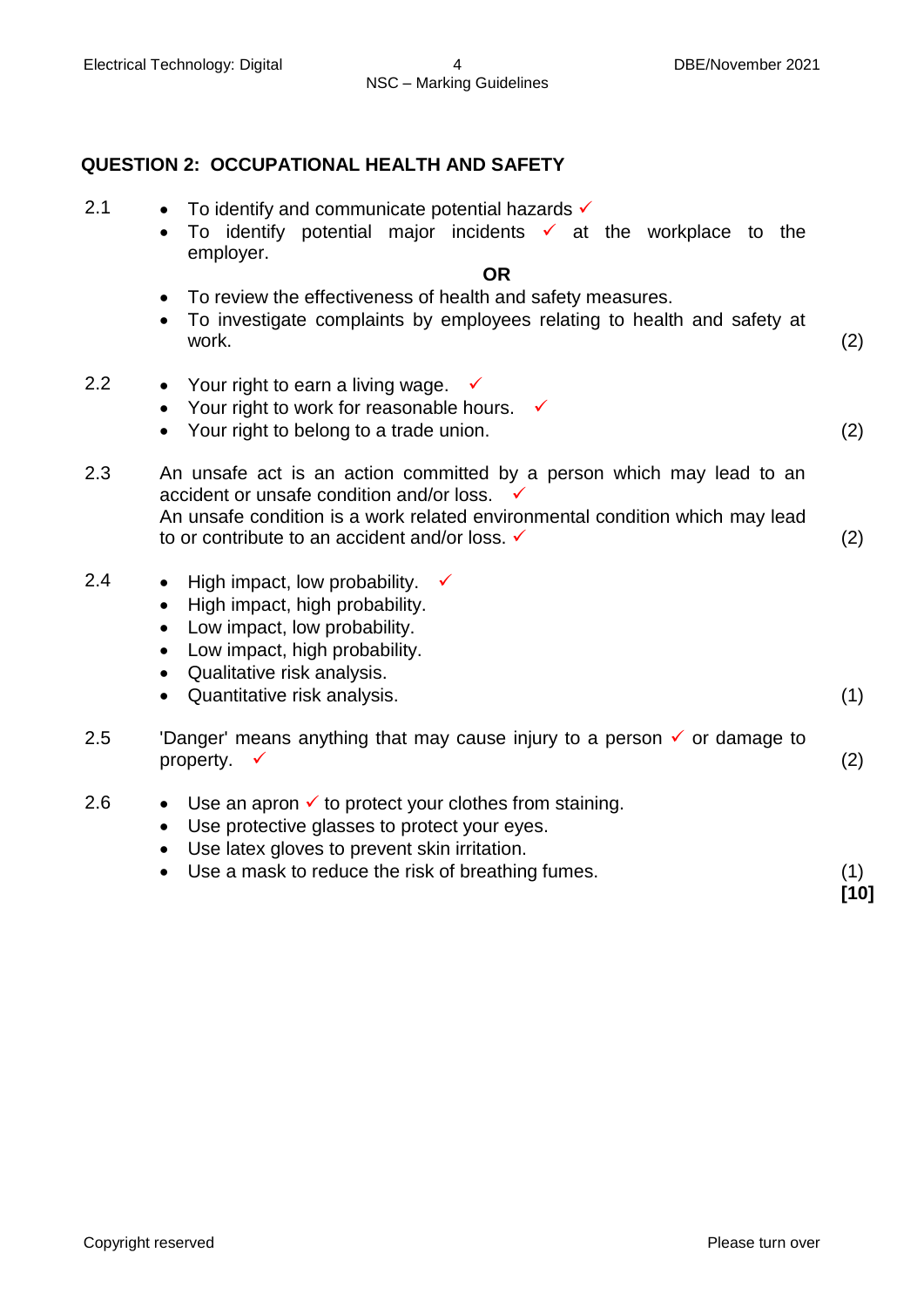3.1.6

### **QUESTION 3: SWITCHING CIRCUITS**

- 3.1 3.1.1 Resistor R<sub>1</sub> is a pull up  $\checkmark$  resistor keeping pin 2 high and the circuit in its stable state.  $\checkmark$  (2)
	- $3.1.2$  0 V  $\checkmark$  (1)
	- $3.1.3$  LED will be ON  $\checkmark$  (1)
	- $314 + 6V$  $\frac{2}{3}V_{cc}$  (1)
	- 3.1.5 The duration  $\checkmark$  of the train of on-off pulses during switch bounce are shorter than the charging cycle of the capacitor.  $\checkmark$  Only when the capacitor has charged to point Y will the circuit change state. (2)



NOTE: 2 marks  $= 1$  for each trigger point (the output must be a square wave)

1 mark = correct orientation (3)

 $3.2$   $3.2.1$  Bistable  $\checkmark$  multivibrator (1)

- 3.2.2  $R_2$  provides feedback to the non-inverting input.  $\checkmark$  (1)
	- $3.2.3$  Positive  $\checkmark$  (1)
	- 3.2.4 When a positive pulse is applied to the input the voltage on both plates of the capacitor immediately rises to the magnitude of the input pulse.  $\checkmark$ 
		- This is fed to the inverting input of the Op-amp.  $\checkmark$
		- The Op-amp compares this voltage to the voltage at the noninverting input and amplifies the difference.  $\checkmark$
		- Its output is driven to negative saturation where it will remain.  $\checkmark$  (4)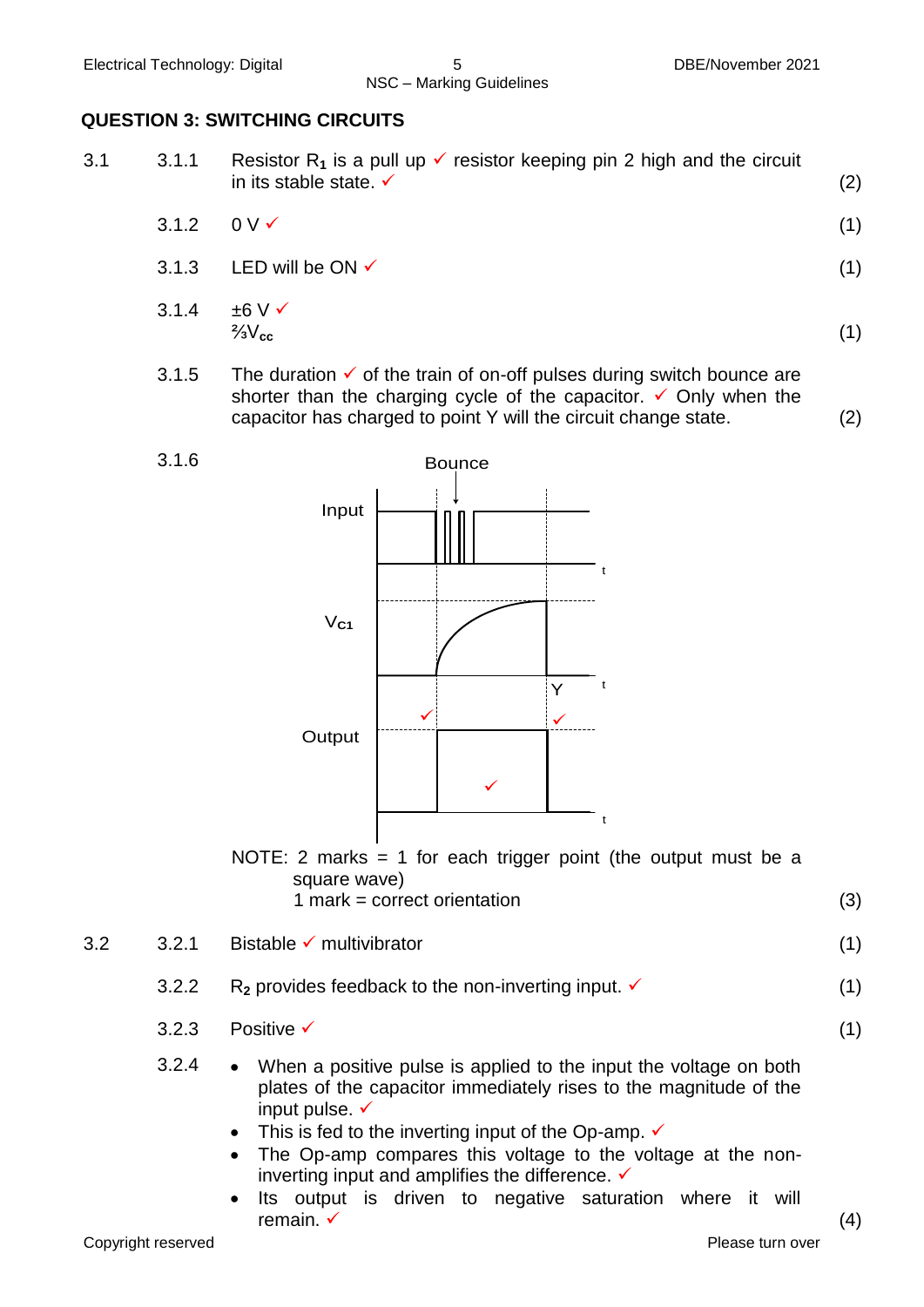- 3.2.5 When a negative voltage is applied the inverting input is still smaller  $\checkmark$  than the voltage on the non-inverting input keeping the output positive.
	- The output will only change state when a voltage greater (positive) than the voltage on the non-inverting input is applied to the inverting input.  $\checkmark$  (2)

3.3 3.3.1 +1 V 
$$
\checkmark
$$
 and -1 V  $\checkmark$  (2)

3.3.2 The trigger voltage level is determined by the ratio of  $R_1$  to ( $R_1$ + $R_F$ )  $\checkmark$ 

$$
Trigger voltage (V+) = \frac{R_1}{R_1 + R_F} \times V_{out}
$$
\n(1)

- 3.3.3 This circuit makes use of closed loop gain,  $\checkmark$  because a portion of the output is fed back to the non-inverting input.  $\checkmark$  (2)
- 3.3.4 Filters out unwanted noise from the input signal.  $\checkmark$ Amplifies the input to a bigger output value.  $\checkmark$ Changes the analogue input into a digital square wave. (2)



3.4.2  
\n
$$
V_{OUT} = -\left(V_1 \times \frac{R_F}{R_1} + V_2 \times \frac{R_F}{R_2} + V_3 \times \frac{R_F}{R_3}\right)
$$
\n
$$
= -\left(0.5 \times \frac{100 \times 10^3}{10 \times 10^3} + (-0.8) \times \frac{100 \times 10^3}{10 \times 10^3} + 0.2 \times \frac{100 \times 10^3}{10 \times 10^3}\right) \quad \checkmark
$$
\n
$$
= 1 \, \checkmark \tag{3}
$$

3.4.3 The polarity of the output voltage will become negative because the sum of the voltages at the input is positive.  $\checkmark$  This positive value is then inverted  $\checkmark$  and amplified by the inverting summing amplifier and changed into a negative output.  $\checkmark$ **NOTE:** If a learner correctly calculates the new output voltage and writes a concluding statement that the output changed to negative, 3 marks will be awarded. A calculation only, warrants 2 marks. (3)

(7)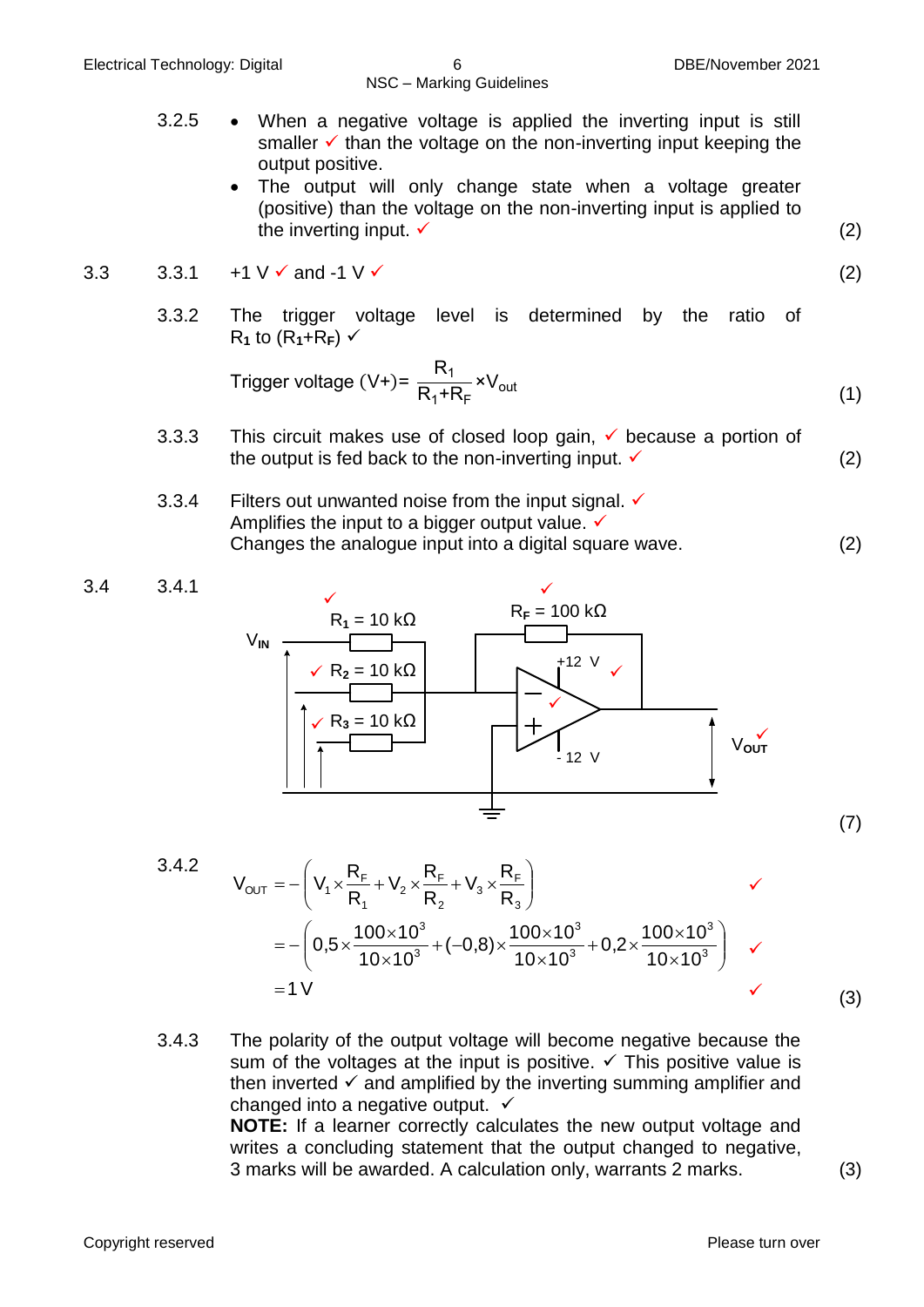## NSC – Marking Guidelines



**[50]**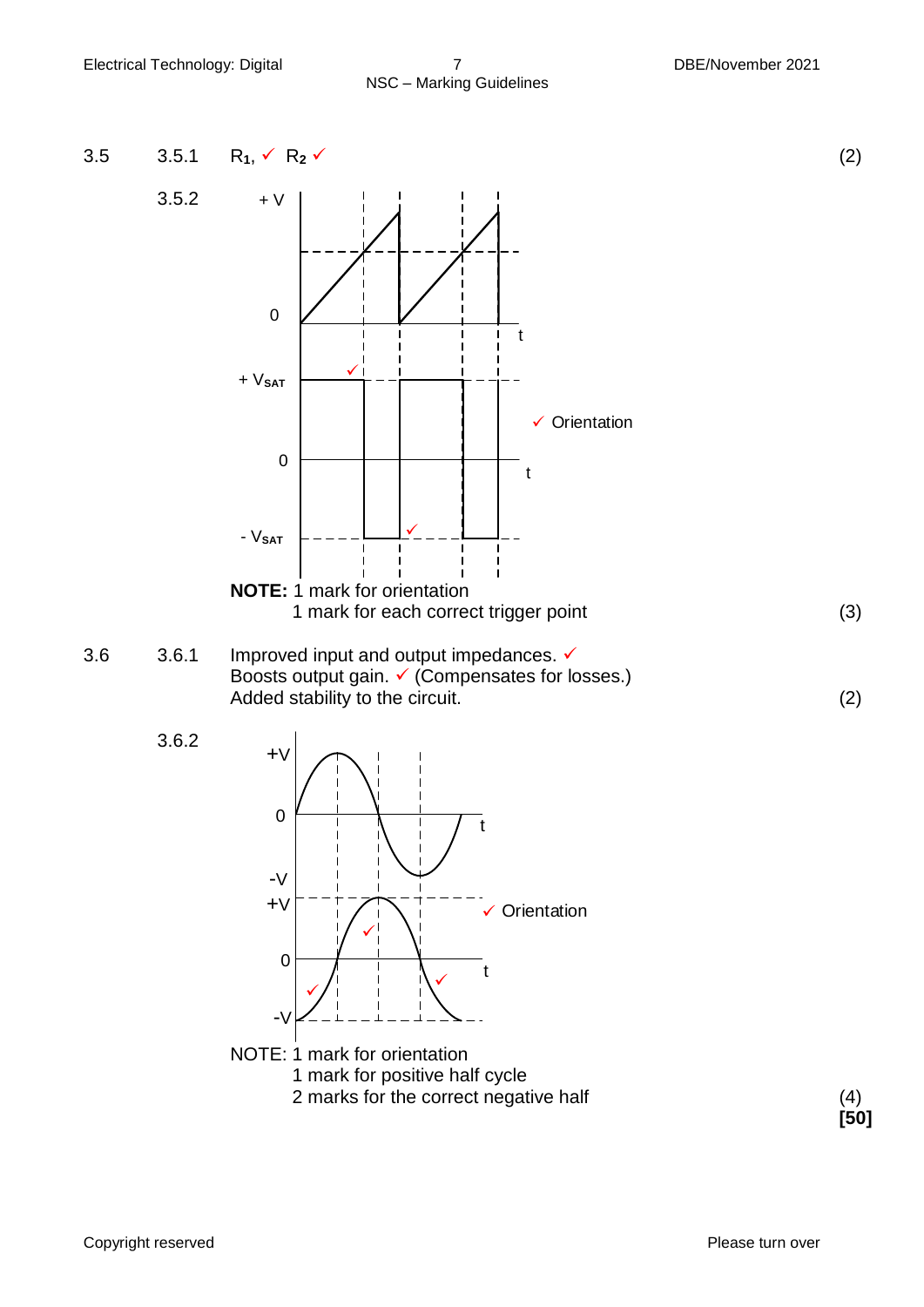4.1.2

### **QUESTION 4: SEMICONDUCTOR DEVICES**





2 marks for the correct waveform without distortion (3)

- 4.1.3 It is because it amplifies the difference between the two inputs  $signals.\checkmark$  (1)
- 4.1.4 The gain is reduced (controllable)  $\checkmark$ 
	- $\bullet$  It stabilises the amplifier  $\checkmark$
	- Distortion of the output signal is reduced.
	- Its bandwidth increases (2)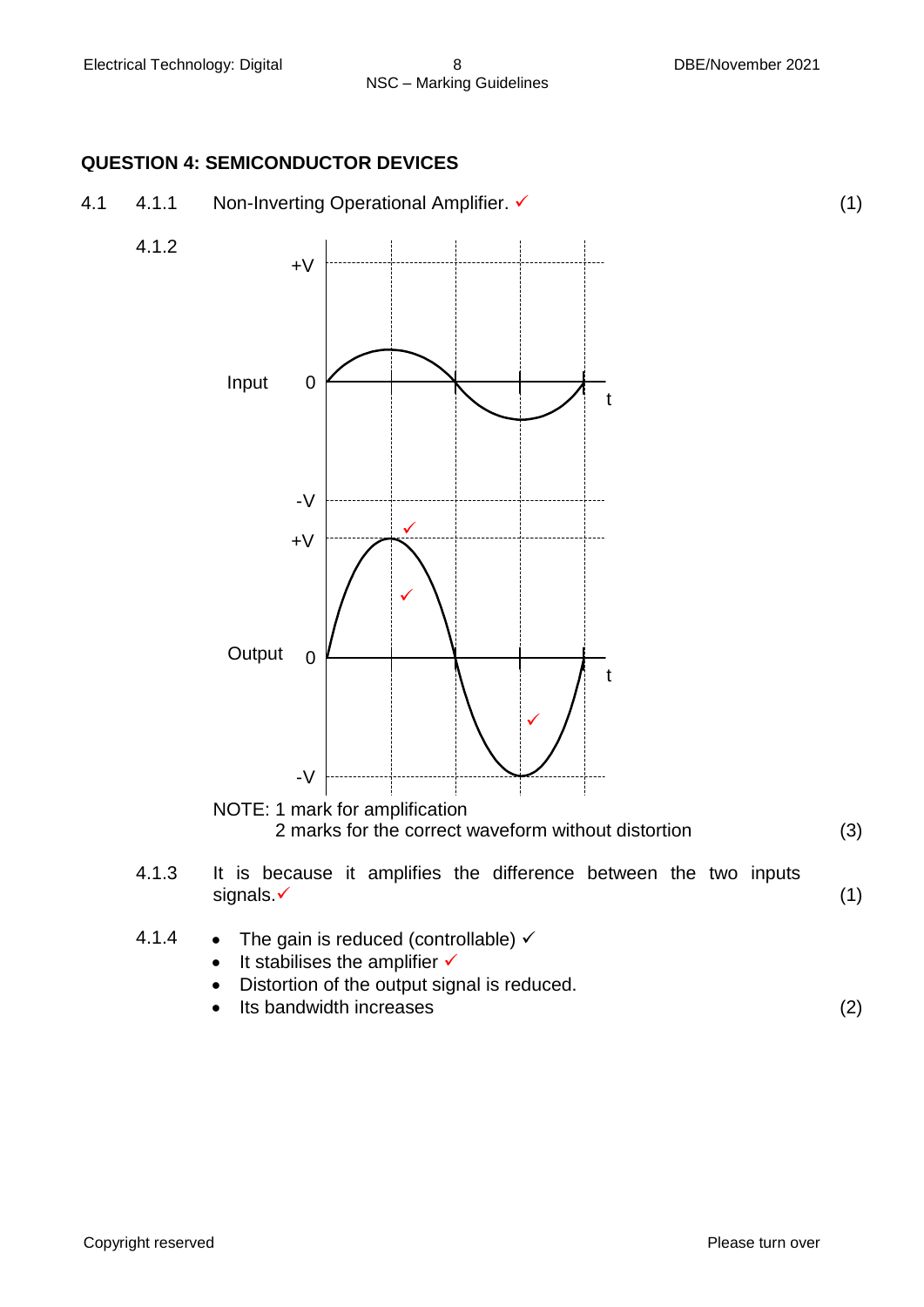| 4.2 | 4.2.1                                                                                                                                                                                                                                       | It stores the information it last received $\checkmark$ until new information is<br>received by using two stable states. V                                                             | (2) |  |  |
|-----|---------------------------------------------------------------------------------------------------------------------------------------------------------------------------------------------------------------------------------------------|----------------------------------------------------------------------------------------------------------------------------------------------------------------------------------------|-----|--|--|
|     | 4.2.2                                                                                                                                                                                                                                       | + 5 $V$ $\checkmark$ to (+15 $V$ or +18 $V$ ). $\checkmark$                                                                                                                            | (2) |  |  |
|     | 4.2.3                                                                                                                                                                                                                                       | The three 5 k $\Omega$ resistors divide the supply voltage $\checkmark$ into three equal<br>values that are used by the two comparators. $\checkmark$                                  | (2) |  |  |
|     | 4.2.4                                                                                                                                                                                                                                       | • Astable Mode $\checkmark$<br>Monostable $\checkmark$<br><b>Bistable</b>                                                                                                              | (2) |  |  |
|     | 4.2.5                                                                                                                                                                                                                                       | The pin monitors the voltage at which a 555 IC will trigger. $\checkmark$ When the<br>threshold voltage ( $\frac{2}{3}$ V <sub>cc</sub> ) is exceeded, the IC will reset. $\checkmark$ | (2) |  |  |
| 4.3 | The 741 Op-amp amplifies the difference between two inputs, $\checkmark$ therefore<br>waveforms with equal amplitudes at the inputs $\checkmark$ would cancel each other $\checkmark$<br>leaving an output of zero (common mode rejection). |                                                                                                                                                                                        |     |  |  |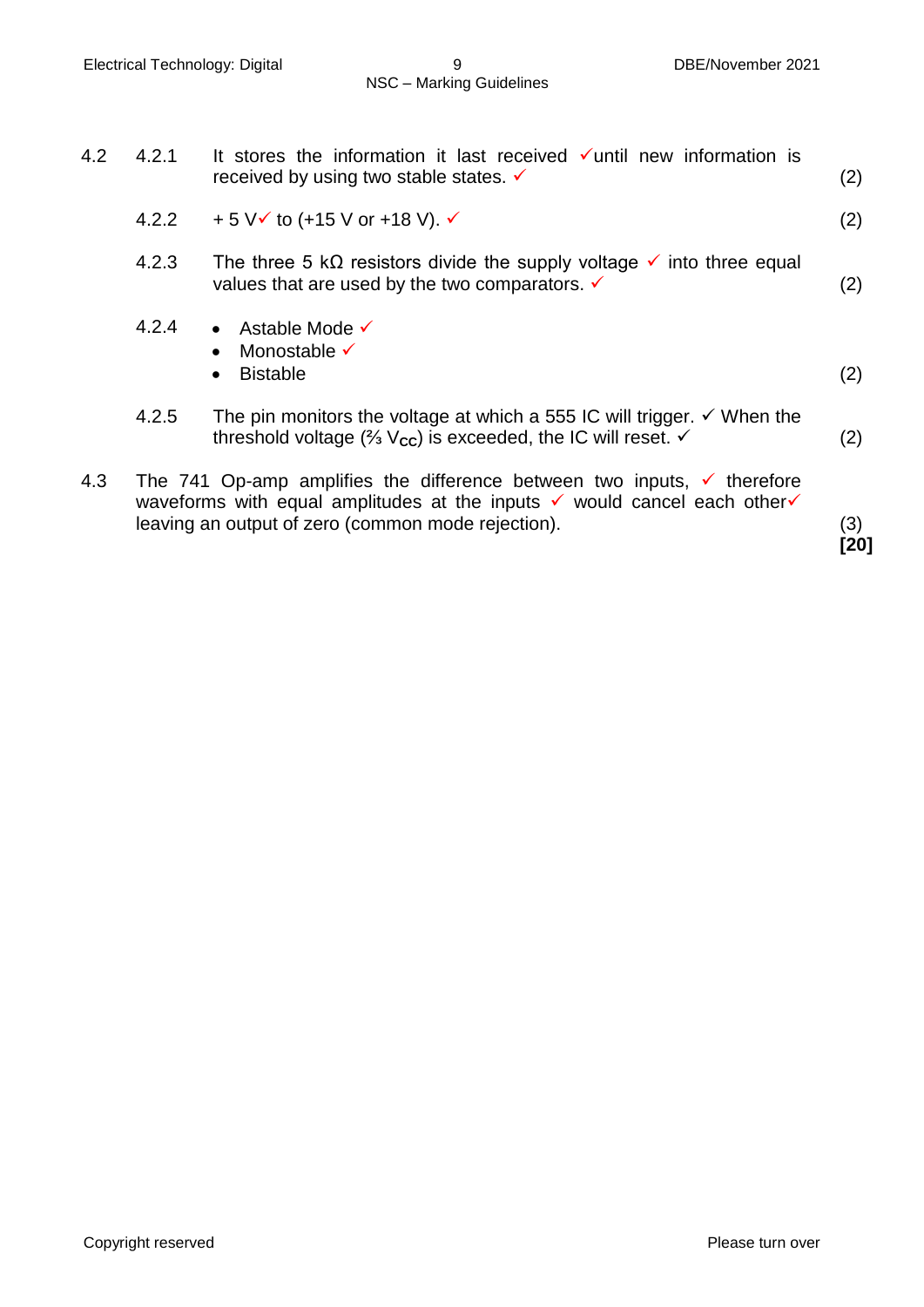## NSC – Marking Guidelines

### **QUESTION 5: DIGITAL AND SEQUENTIAL DEVICES**

5.1 The cathodes of all eight LED's are internally connected  $\checkmark$  to a 0 V or common ground.  $\checkmark$  (2)

5.2



(5)

5.3 5.3.1 An encoder accepts the input data in a decimal format  $\checkmark$  and converts it to binary format  $\checkmark$  (3)

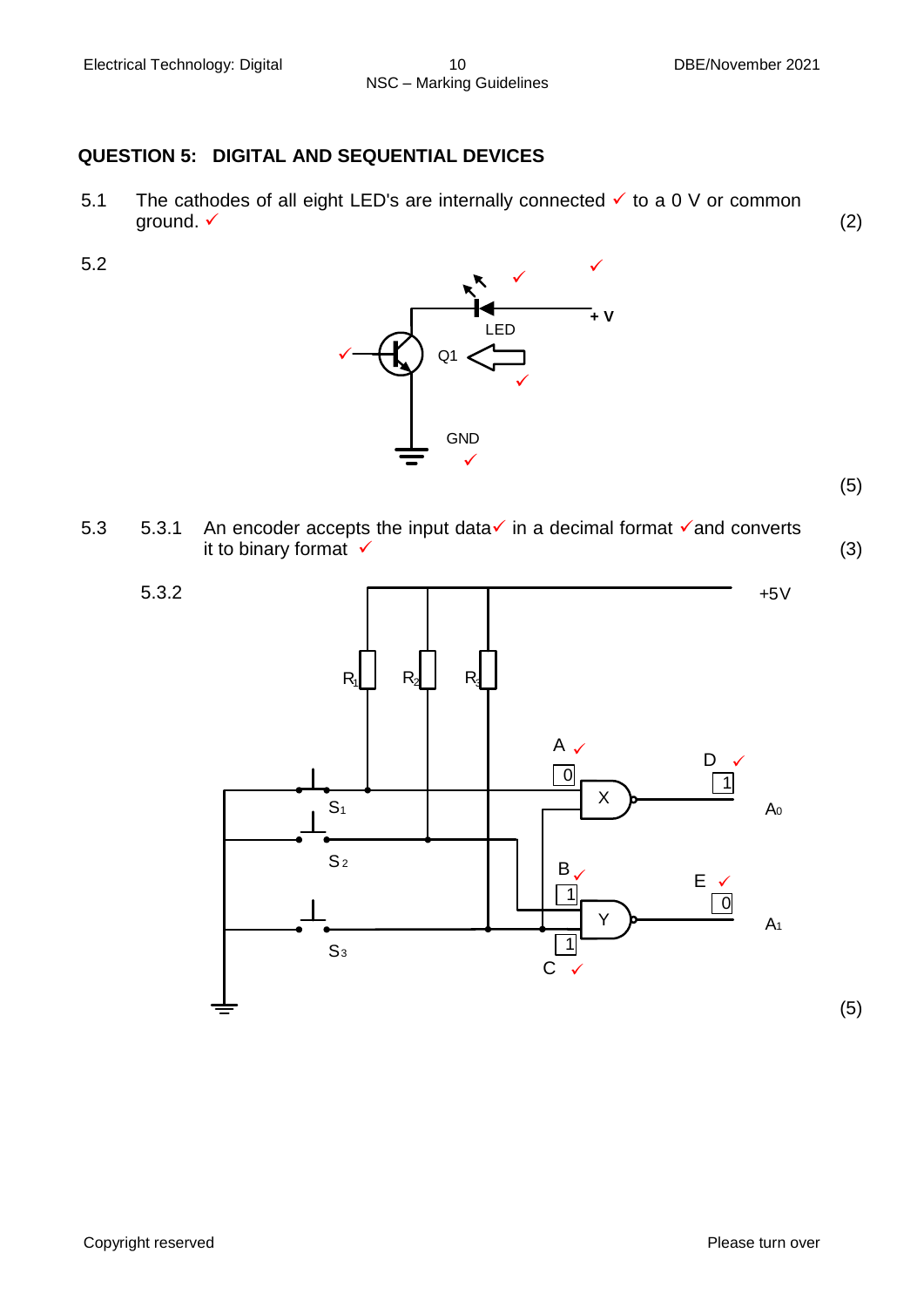





(9)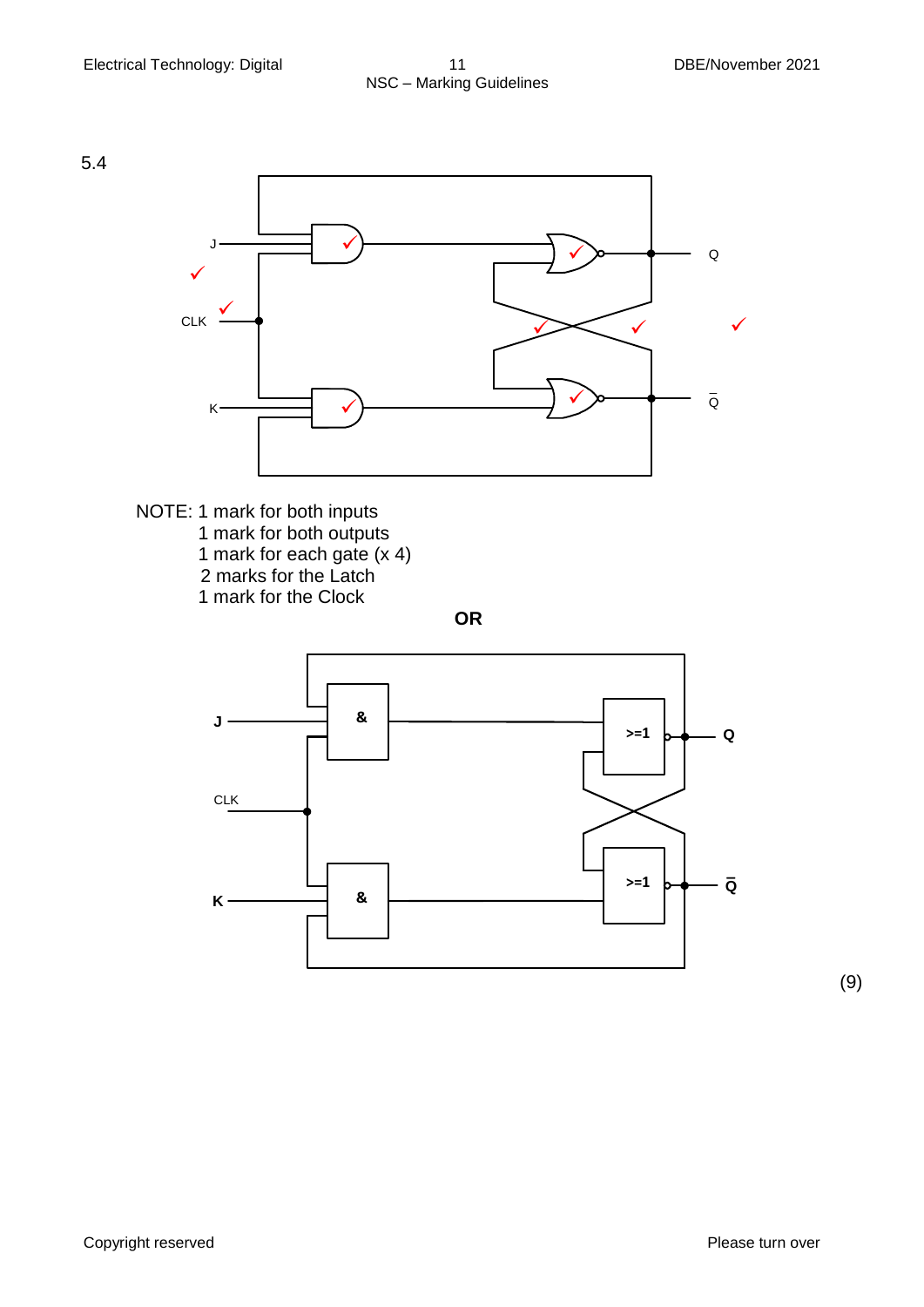

### NOTE: 1 mark for inputs to the exclusive-OR gate 1 mark for inputs to the AND gate 1 mark for Sum  $($ [ $)$ ] 1 mark for  $C_0$

1 mark for each gate (x 2)

**OR**



| 5.5.2 | <b>INPUTS</b> |  | <b>OUTPUTS</b> |  |
|-------|---------------|--|----------------|--|
|       |               |  |                |  |
|       |               |  |                |  |
|       |               |  |                |  |
|       |               |  |                |  |
|       |               |  |                |  |

(6)

- 5.6 Frequency divider √ Decade Counter √ Binary Coded decimal (BCD) counter (2) (2)
- 5.7 A full sequence counter is a counter that runs to its maximum count. $\checkmark$ A truncated counter is a counter that is modified to stop its count before reaching its maximum count.  $\checkmark$  (2)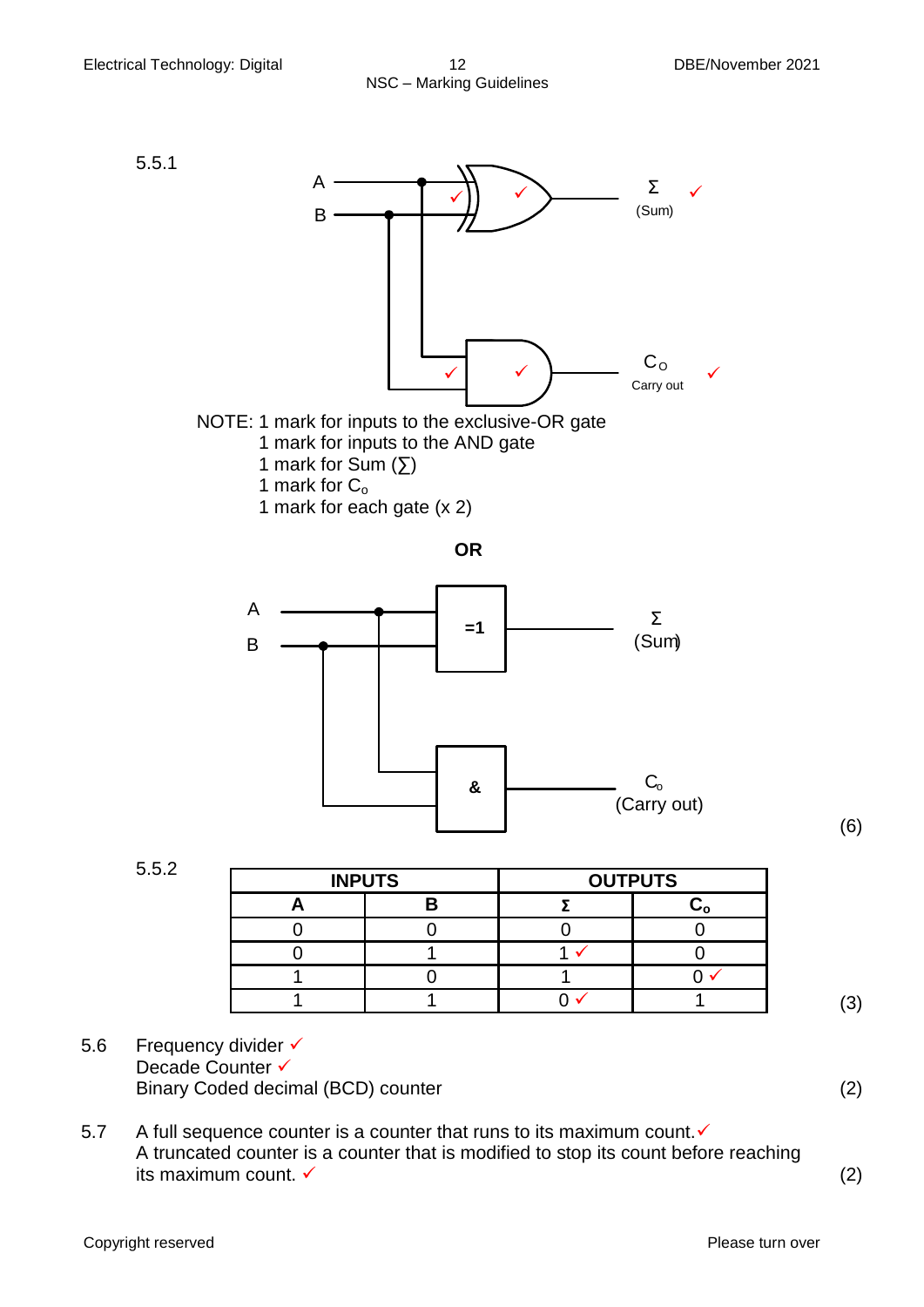- 5.8 Positive edge triggering is when the circuit reacts  $\checkmark$  to the positive (or leading) edge  $\checkmark$  of the pulse which rises from 0 to 1. (2)
	-
- 5.9 On beginning a count,  $FF_0$  and  $FF_2$  outputs feed the input of the NAND gate with a low '0' **✓** 
	- this means that the gate's output will be high '1' and it is this high '1' that enables the counter to begin operating as a normal 'up' counter.  $\checkmark$
	- It continues with the up-count until reaching the binary output number  $101<sub>2</sub>$ (decimal 5).  $\checkmark$
	- At this point both  $Q_0$  and  $Q_2$  outputs are high '1' which feed the input of the NAND gate,  $\checkmark$  causing its output to fall to low '0'.  $\checkmark$
	- This low '0' immediately disables the first flip-flop  $FF_0 \checkmark$
	- preventing it from responding to any further input clock pulses.  $\checkmark$
	- This effectively stops the counter, placing it on hold in the 101 $_2$  (5<sub>10</sub>) state until a further reset signal is introduced. ✓

**NOTE:** The circuit as taken from the textbook will not operate correctly and the answer given in this marking guideline will be accepted as it is in the official textbook.

Learners who indicated that the counter would jump from five  $(101<sub>2</sub>)$  to seven  $(111<sub>2</sub>)$  will be credited. (8)



- NOTE: 1 mark for Serial data input
	- 1 mark for Parallel data output
	- 1 mark for each labelled flip-flop (x 4)
	- 1 mark for the Clear
	- 1 mark for the Clock (8)

**[55]**

5.10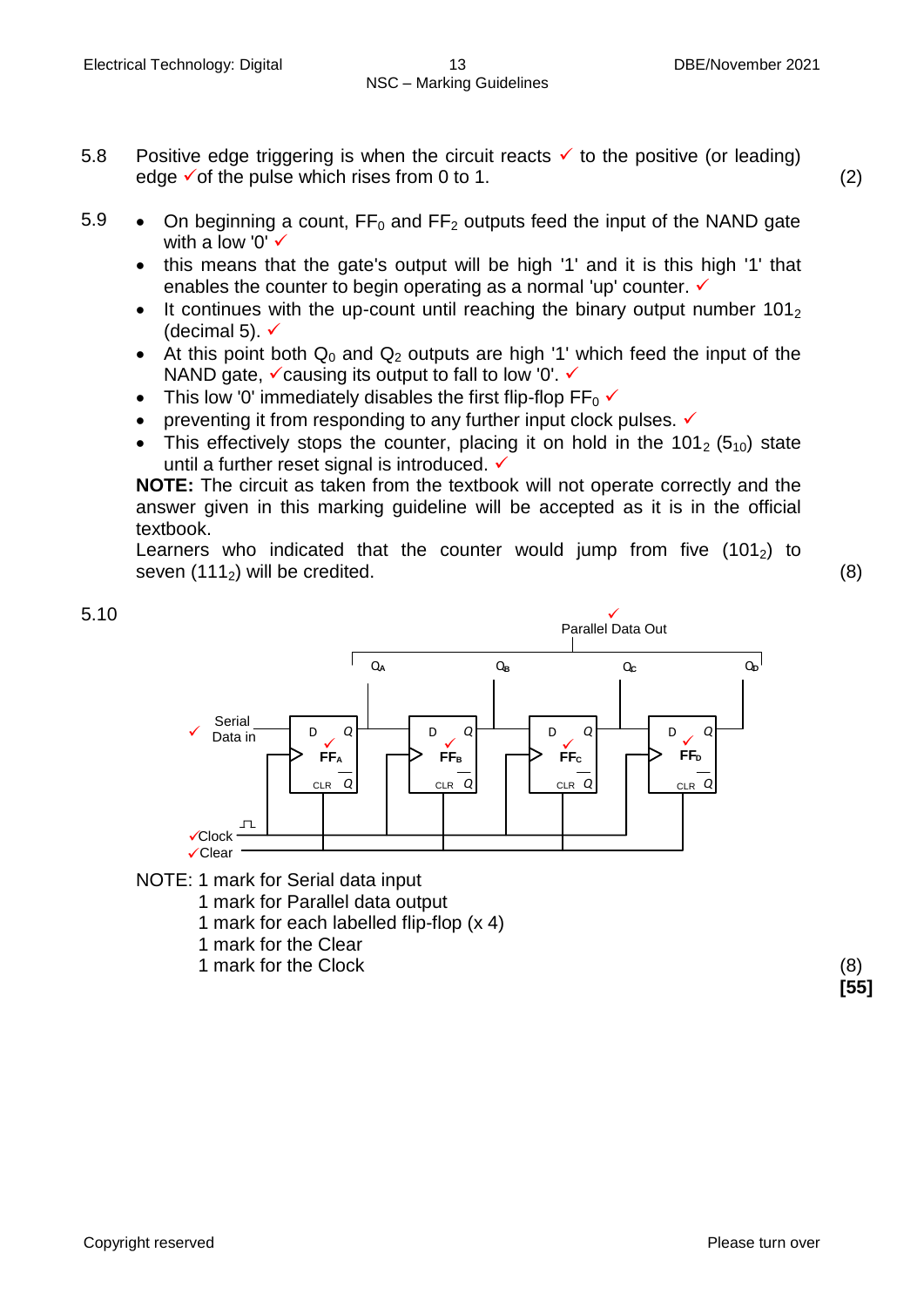### **QUESTION 6: MICROCONTROLLERS**

6.1 A microcontroller is a single chip  $\checkmark$  (integrated circuit) that performs a dedicated task $\checkmark$  as an independent device.  $\checkmark$ 

#### **OR**

A microcontroller is an independent device, a computer on a chip that can perform a limited range of functions without needing to rely on other chips or devices. (3)

- 6.2 The CPU sends an address to the RAM to request data.  $\checkmark$ 
	- The CPU will receive the data once the enable wire is activated.  $\checkmark$
	- The CPU will then process the data.  $\checkmark$
	- The CPU will send another address to the RAM telling it where to store the data.
	- The RAM will only receive the processed data when the enable wire is activated to be stored again. (4)
- 6.3 6.3.1 Logic 1 between -3 V and -25 V  $\checkmark$ Logic 0 between  $+3$  V and  $+25$  V  $\checkmark$  (2)
	- 6.3.2 Applied in low-data-rate short range applications such as: printers,  $\checkmark$ modems,  $\checkmark$  data projectors, CNC machine tools (2)
- $6.4$   $6.4.1$  (a) CPU  $\checkmark$  (1) (b) Memory  $\checkmark$  (1)
	- 6.4.2 (a) Address bus  $\checkmark$  (1)
		- (b) Data bus  $\checkmark$  (1)
	- 6.4.3 The purpose of the control bus is to issue control instructions  $\checkmark$  to both memory  $\checkmark$  and input/output ports.  $\checkmark$  (3)
- 6.5 6.5.1 (a) Transmitter (Sender) /  $Tx \checkmark$  (1)
	- (b) Receiver / Rx  $\checkmark$  (1)
	- 6.5.2 Data is sent as one long stream of bits or, as a block of data  $\checkmark$  with each bit following the next.  $\checkmark$ 
		- At the receiving end, the bits are counted and reconstructed into bytes.  $\checkmark$
		- For this to be successful it is essential that strict timing  $\checkmark$  is kept between the transmitter and receiver units.
		- This is achieved by synchronising both the sender and receiver with a common clock pulse.  $\checkmark$
		- This method's accuracy depends on the receiver being able to keep an accurate count of the bits as they arrive.  $\checkmark$  (6)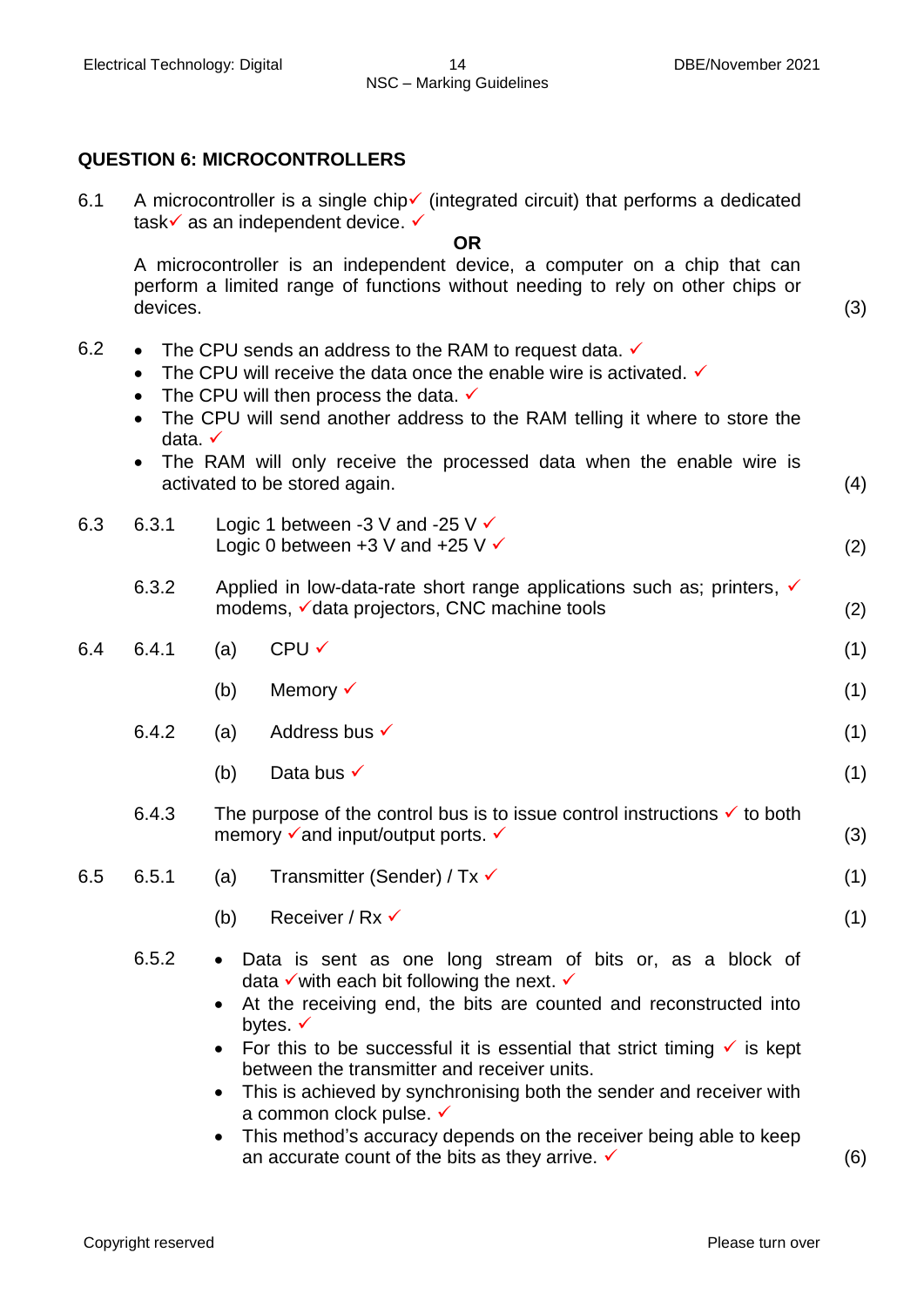- 6.6 6.6.1 A set of rules and regulations that allow two electronic devices  $\checkmark$  to exchange data and information between themselves.  $\checkmark$  (2)
	- 6.6.2



- 6.6.3 Half-duplex communication is when two devices take turns in communicating, one after the other. ✓ Full-duplex communication is when two devices can both transmit and receive at the same time.  $\checkmark$  (2)
- 6.7 6.7.1 A program is a sequence of instructions  $\checkmark$  that tell a computer (PIC) how to do a task.  $\checkmark$  (2)
	- 6.7.2 A flow diagram is a visual representation of steps and decisions  $\checkmark$ needed to perform and complete a process.  $\checkmark$  and  $(2)$

(4)